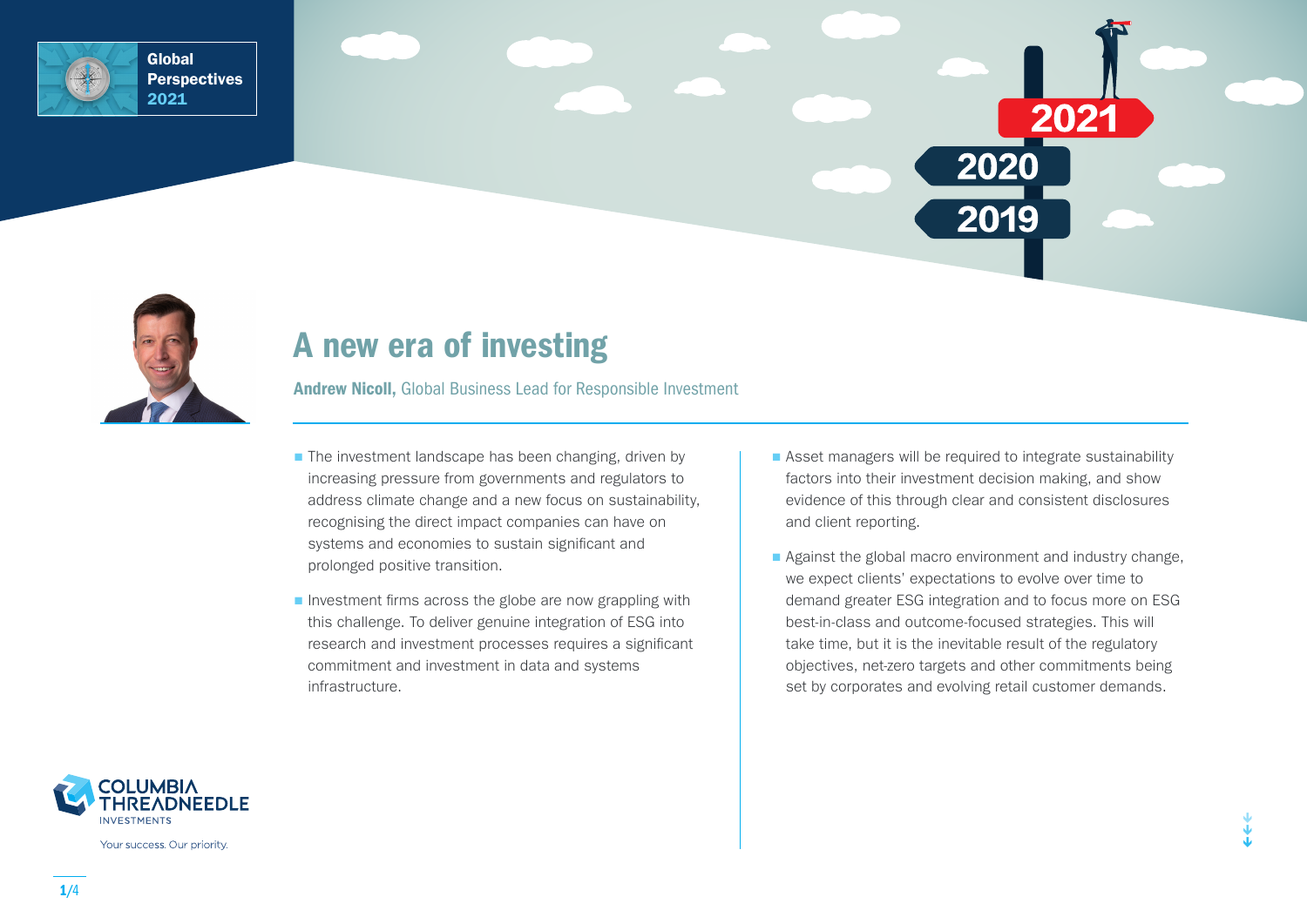

↓ ↓ ↓

2020 saw unprecedented change around the globe – economically, socially and politically. The most significant impacts resulted from the global coronavirus pandemic which has potentially changed many aspects of life for ever. The investment landscape has been changing too, driven by increasing pressure from governments and regulators to address climate change and a new focus on sustainability, recognising the direct impact that companies can have on systems and economies to sustain significant and prolonged positive transition. The pandemic has only accelerated the focus on climate change and continues to shine a light on responsible investment (RI) more broadly.

The far-reaching regulatory reforms in the EU and beyond have seen fundamental shifts by companies setting 2050 net-zero emissions targets, which in turn have driven an increased focus on all ESG (environmental, social and governance) areas, pushing everyone to raise standards and increase transparency and accountability. This in turn has changed the investment landscape through significant changes in client expectations and demand, and will result in fundamental shifts for investors and asset managers across the globe.

To understand what this means for the investment industry and to the clients we serve it helps to unpick some of the central themes.

### Integration

ESG considerations are not new – such themes have been key inputs (albeit to different extents) to fundamental investment approaches for many years. However, the EU regulation's intention is for ESG to be considered by all investors. So the fundamental shift now taking place is how investors can demonstrate that sustainability risk, as represented by ESG considerations, has been integrated into their investment decision making. Investment firms across the globe are now grappling with this challenge. To deliver genuine integration of ESG into research and investment processes requires a significant commitment and investment

in data and systems infrastructure. However, clients' expectations are evolving rapidly, and increasingly asset managers are required to demonstrate that they have genuinely embedded ESG not just in their investment research, but across all aspects of their company and culture.

### **Transparency**

In the past decade the investment industry has increasingly been pushed by EU regulators and policymakers to increase transparency to customers, through initiatives within MiFID, the Treating Customers Fairly principle and the recent Asset Management Market Study. Meanwhile, the incoming European Sustainable Finance Disclosure Regulations (SFDR) represent a different aspect of the transparency agenda. Asset managers will be required to integrate sustainability factors into their investment decision making, and show evidence of this through clear and consistent disclosures and client reporting. Historically, funds were being marketed with a confusing lexicon of RI, sustainability and ESG terminology. One of the key objectives of regulators has been to ensure a clear and consistent set of minimum standards which funds are required to meet in order to be marketed as genuine ESG or sustainable outcomes funds.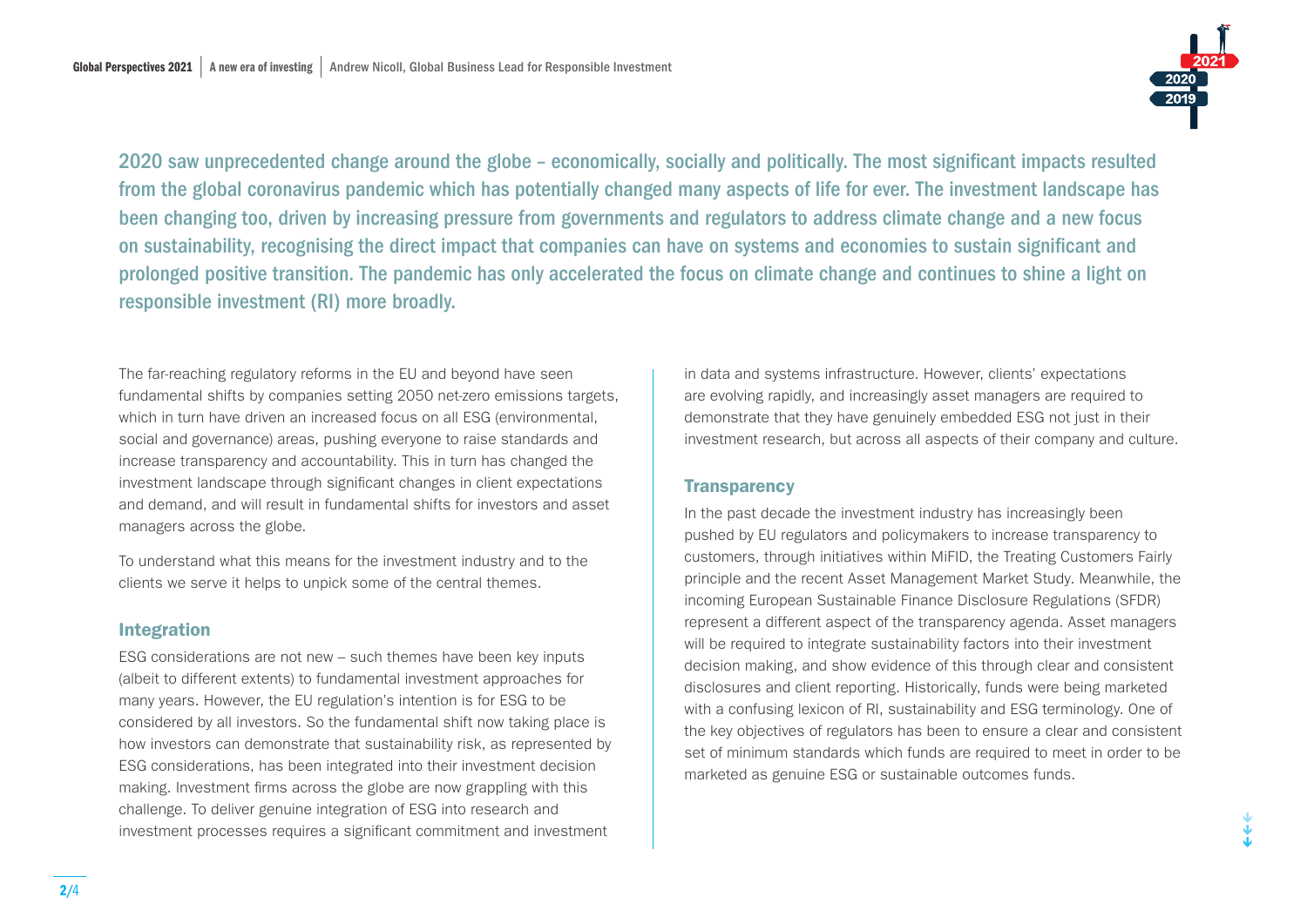#### **Choice**

Historically, clients invested in pooled funds have been able to choose between "standard" strategies or dedicated ESG or sustainable funds, while those with segregated mandates have had the flexibility to create customised ESG and exclusion preferences. However, the new investment landscape will see ESG considerations being integrated across the full spectrum of investment strategies offered by asset managers. The level of consideration at security and portfolio level will vary depending on what the strategy is aiming to achieve and whether it aims to be a focused ESG or sustainable outcome fund, meeting the requirements of SFDR articles 8 and 9. Against the global macro environment and change set out earlier, we expect clients' expectations to evolve over time to demand more ESG integration and to focus more on ESG best-in-class and outcome-focused strategies. This will take time, but it is the inevitable result of the regulatory objectives, net-zero targets and other commitments being set by all corporates and evolving retail customer demands. Therefore we believe it is essential that asset managers can support clients at all points in this journey. In turn, this will increase choice for clients, bring about greater suitability and achieve better outcomes.

*In 2021, we are entering a new era of investment – one where ESG elements are considered integral to all risk and opportunity factors. An era where RI consideration and integration is the baseline.*

#### Conclusion – looking to the future

In 2021, we are entering a new era of investment – one where ESG elements are considered integral to all risk and opportunity factors. An era where RI consideration and integration is the baseline. We see this driving improved choice and product innovation. As an industry we will take greater ownership for promoting the benefits of good governance, social responsibility and environmental awareness for long-term sustainability and better outcomes for our clients. As fiduciaries and responsible allocators and stewards of our clients' capital, we have a responsibility to not only them, but our employees, future generations and the economies we support. Never has there been a more pivotal moment for the industry to respond.